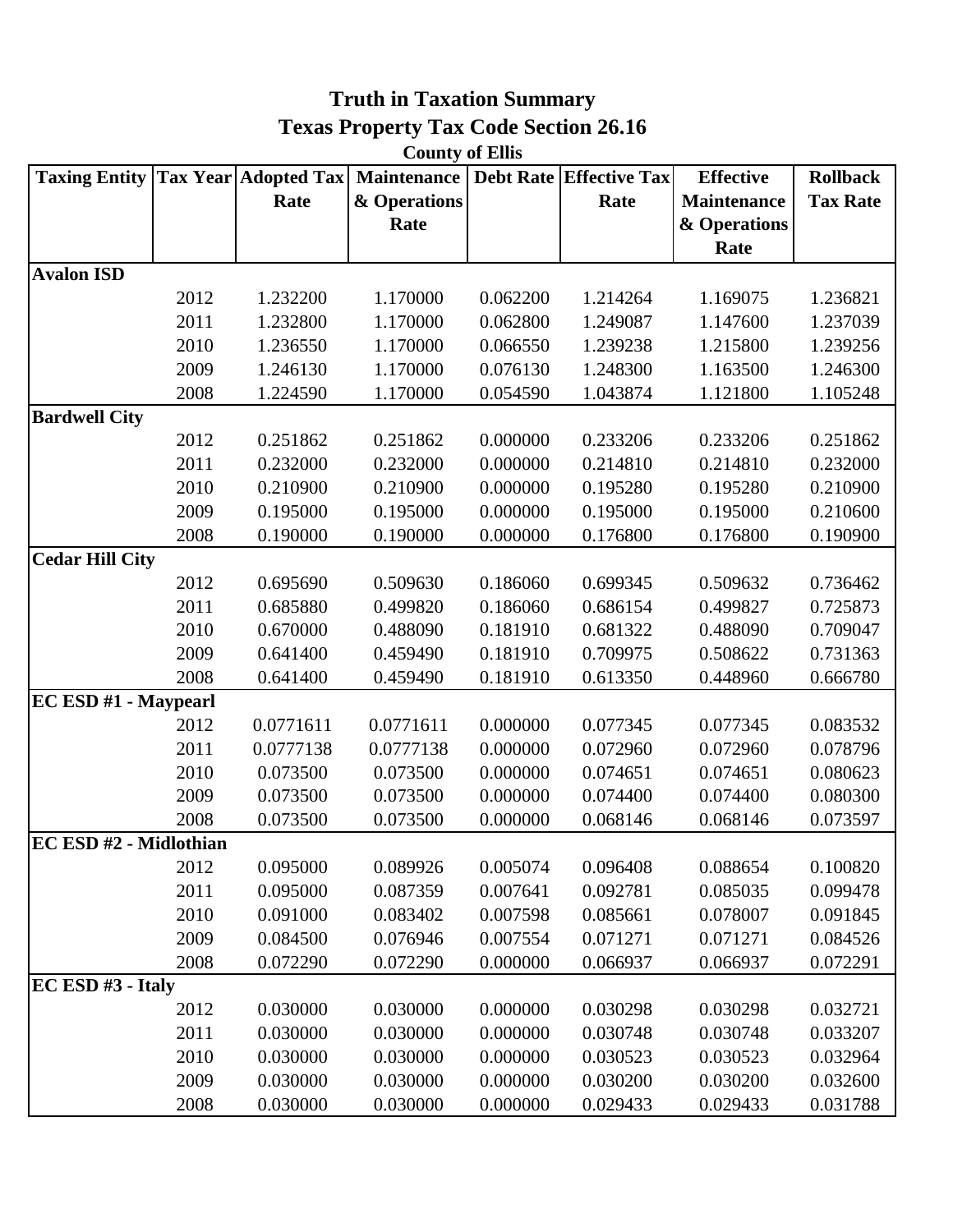| <b>Taxing Entity</b>       |      | <b>Tax Year Adopted Tax</b> | <b>Maintenance</b> |          | <b>Debt Rate Effective Tax</b> | <b>Effective</b>   | <b>Rollback</b> |
|----------------------------|------|-----------------------------|--------------------|----------|--------------------------------|--------------------|-----------------|
|                            |      | Rate                        | & Operations       |          | Rate                           | <b>Maintenance</b> | <b>Tax Rate</b> |
|                            |      |                             | Rate               |          |                                | & Operations       |                 |
|                            |      |                             |                    |          |                                | Rate               |                 |
| <b>EC ESD #4 - Red Oak</b> |      |                             |                    |          |                                |                    |                 |
|                            | 2012 | 0.030000                    | 0.030000           | 0.000000 | 0.030262                       | 0.030262           | 0.032682        |
|                            | 2011 | 0.030000                    | 0.030000           | 0.000000 | 0.030399                       | 0.030399           | 0.032830        |
|                            | 2010 | 0.030000                    | 0.030000           | 0.000000 | 0.030469                       | 0.030469           | 0.032906        |
|                            | 2009 | 0.030000                    | 0.030000           | 0.000000 | 0.030600                       | 0.030600           | 0.033000        |
|                            | 2008 | 0.030000                    | 0.030000           | 0.000000 | 0.029512                       | 0.029512           | 0.031872        |
| EC ESD #5 - Ferris         |      |                             |                    |          |                                |                    |                 |
|                            | 2012 | 0.030000                    | 0.030000           | 0.000000 | 0.030249                       | 0.030249           | 0.032668        |
|                            | 2011 | 0.030000                    | 0.030000           | 0.000000 | 0.030752                       | 0.030752           | 0.033212        |
|                            | 2010 | 0.030000                    | 0.030000           | 0.000000 | 0.031203                       | 0.031203           | 0.033699        |
|                            | 2009 | 0.030000                    | 0.030000           | 0.000000 | 0.030100                       | 0.030100           | 0.032500        |
|                            | 2008 | 0.030000                    | 0.030000           | 0.000000 | 0.029398                       | 0.029398           | 0.031749        |
| EC ESD #6 - Waxahachie     |      |                             |                    |          |                                |                    |                 |
|                            | 2012 | 0.050000                    | 0.050000           | 0.000000 | 0.050783                       | 0.050783           | 0.054845        |
|                            | 2011 | 0.050000                    | 0.050000           | 0.000000 | 0.060095                       | 0.060095           | 0.064902        |
|                            | 2010 | 0.060000                    | 0.060000           | 0.000000 | 0.060640                       | 0.060640           | 0.065491        |
|                            | 2009 | 0.060000                    | 0.060000           | 0.000000 | 0.064040                       | 0.060400           | 0.065200        |
|                            | 2008 | 0.060000                    | 0.060000           | 0.000000 | 0.058625                       | 0.058625           | 0.063315        |
| EC ESD #7 -Bristol         |      |                             |                    |          |                                |                    |                 |
|                            | 2012 | 0.030000                    | 0.030000           | 0.000000 | 0.029825                       | 0.029825           | 0.032211        |
|                            | 2011 | 0.030000                    | 0.030000           | 0.000000 | 0.030088                       | 0.030088           | 0.032495        |
|                            | 2010 | 0.030000                    | 0.030000           | 0.000000 | 0.030028                       | 0.030028           | 0.032430        |
|                            | 2009 | 0.030000                    | 0.030000           | 0.000000 | 0.030100                       | 0.030100           | 0.032500        |
|                            | 2008 | 0.030000                    | 0.030000           | 0.000000 | 0.029099                       | 0.029099           | 0.031428        |
| <b>EC ESD #8 - Avalon</b>  |      |                             |                    |          |                                |                    |                 |
|                            | 2012 | 0.100000                    | 0.058000           | 0.042000 | 0.098375                       | 0.054368           | 0.100739        |
|                            | 2011 | 0.100000                    | 0.055267           | 0.044733 | 0.102717                       | 0.057507           | 0.106840        |
|                            | 2010 | 0.100000                    | 0.055996           | 0.044004 | 0.099551                       | 0.052761           | 0.100985        |
|                            | 2009 | 0.100000                    | 0.053000           | 0.047000 | 0.101800                       | 0.056914           | 0.154800        |
|                            | 2008 | 0.100000                    | 0.055739           | 0.044261 | 0.095140                       | 0.049933           | 0.098188        |
| EC ESD #9 - Palmer         |      |                             |                    |          |                                |                    |                 |
|                            | 2012 | 0.030000                    | 0.030000           | 0.000000 | 0.030646                       | 0.030646           | 0.033097        |
|                            | 2011 | 0.030000                    | 0.030000           | 0.000000 | 0.030572                       | 0.030572           | 0.033017        |
|                            | 2010 | 0.030000                    | 0.030000           | 0.000000 | 0.030937                       | 0.030937           | 0.033411        |
|                            | 2009 | 0.030000                    | 0.030000           | 0.000000 | 0.030300                       | 0.030300           | 0.032700        |
|                            | 2008 | 0.030000                    | 0.030000           | 0.000000 | 0.029784                       | 0.029784           | 0.032166        |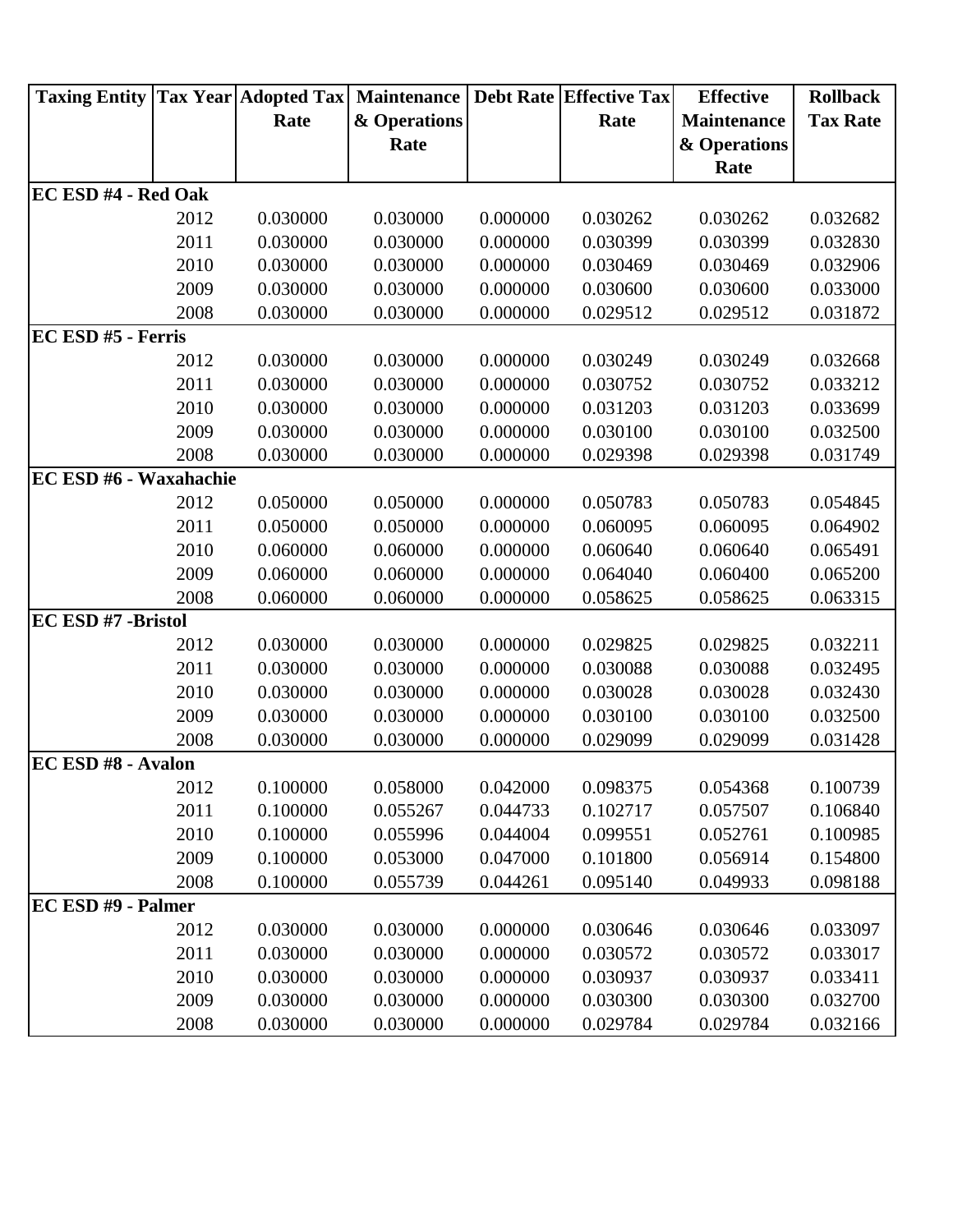| & Operations<br><b>Maintenance</b><br>Rate<br>Rate<br>Rate<br>& Operations<br>Rate<br><b>Ellis County</b><br>2012<br>0.327715<br>0.380091<br>0.320844<br>0.059247<br>0.390119<br>2011<br>0.380091<br>0.304284<br>0.320337<br>0.059754<br>0.364828<br>2010<br>0.360091<br>0.301085<br>0.059006<br>0.372108<br>0.310442<br>2009<br>0.360091<br>0.303191<br>0.056900<br>0.366300<br>0.300300<br>0.381200<br>2008<br>0.360091<br>0.065089<br>0.351194<br>0.371162<br>0.295002<br>0.283401<br><b>Ellis County Lateral Road</b><br>2012<br>0.033508<br>0.000000<br>0.037190<br>0.033508<br>0.034436<br>0.034436<br>2011<br>0.000000<br>0.036651<br>0.033508<br>0.033508<br>0.033937<br>0.033937<br>2010<br>0.033508<br>0.033508<br>0.000000<br>0.034619<br>0.037388<br>0.034619<br>2009<br>0.033508<br>0.033508<br>0.000000<br>0.034000<br>0.037500<br>0.405000<br>2008<br>0.033508<br>0.033508<br>0.000000<br>0.033041<br>0.027916<br>0.030594<br><b>Ennis City</b><br>2012<br>0.695000<br>0.456978<br>0.696072<br>0.715888<br>0.238022<br>0.442469<br>2011<br>0.447140<br>0.253260<br>0.683866<br>0.695000<br>0.422758<br>2010<br>0.695000<br>0.429640<br>0.265360<br>0.724786<br>0.463205<br>2009<br>0.250730<br>0.695000<br>0.444270<br>0.687676<br>0.421863<br>2008<br>0.695000<br>0.268610<br>0.426386<br>0.674646<br>0.392463<br><b>Ennis ISD</b><br>2012<br>1.540000<br>1.040000<br>0.500000<br>1.536983<br>1.061149<br>2011<br>0.500000<br>1.540000<br>1.040000<br>1.511020<br>1.048900<br>2010<br>1.040000<br>0.500000<br>1.052800<br>1.540000<br>1.570360<br>2009<br>1.510000<br>1.040000<br>0.470000<br>1.485430<br>1.042600<br>2008<br>0.440000<br>1.480000<br>1.040000<br>1.324530<br>1.001300<br>2012<br>0.687134<br>0.414048<br>0.273086<br>0.687880<br>0.418705<br>2011<br>0.687134<br>0.418210<br>0.268924<br>0.701940<br>0.431551<br>2010<br>0.687134<br>0.422427<br>0.264707<br>0.687134<br>0.421895<br>2009<br>0.251056<br>0.648087<br>0.397031<br>0.648087<br>0.534625<br>2008<br>0.650000<br>0.536200<br>0.113800<br>0.532794<br>0.480805<br><b>Ferris ISD</b><br>2012<br>1.310000<br>1.040000<br>0.270000<br>1.079120<br>1.324961<br>1.306300<br>0.266300<br>1.040000<br>1.436986 | <b>Taxing Entity</b> |      | <b>Tax Year Adopted Tax</b> | <b>Maintenance</b> | <b>Debt Rate Effective Tax</b> | <b>Effective</b> | <b>Rollback</b> |
|-----------------------------------------------------------------------------------------------------------------------------------------------------------------------------------------------------------------------------------------------------------------------------------------------------------------------------------------------------------------------------------------------------------------------------------------------------------------------------------------------------------------------------------------------------------------------------------------------------------------------------------------------------------------------------------------------------------------------------------------------------------------------------------------------------------------------------------------------------------------------------------------------------------------------------------------------------------------------------------------------------------------------------------------------------------------------------------------------------------------------------------------------------------------------------------------------------------------------------------------------------------------------------------------------------------------------------------------------------------------------------------------------------------------------------------------------------------------------------------------------------------------------------------------------------------------------------------------------------------------------------------------------------------------------------------------------------------------------------------------------------------------------------------------------------------------------------------------------------------------------------------------------------------------------------------------------------------------------------------------------------------------------------------------------------------------------------------------------------------------------------------------------------------------------------------------------------|----------------------|------|-----------------------------|--------------------|--------------------------------|------------------|-----------------|
| <b>Ferris City</b>                                                                                                                                                                                                                                                                                                                                                                                                                                                                                                                                                                                                                                                                                                                                                                                                                                                                                                                                                                                                                                                                                                                                                                                                                                                                                                                                                                                                                                                                                                                                                                                                                                                                                                                                                                                                                                                                                                                                                                                                                                                                                                                                                                                  |                      |      |                             |                    |                                |                  | <b>Tax Rate</b> |
|                                                                                                                                                                                                                                                                                                                                                                                                                                                                                                                                                                                                                                                                                                                                                                                                                                                                                                                                                                                                                                                                                                                                                                                                                                                                                                                                                                                                                                                                                                                                                                                                                                                                                                                                                                                                                                                                                                                                                                                                                                                                                                                                                                                                     |                      |      |                             |                    |                                |                  |                 |
|                                                                                                                                                                                                                                                                                                                                                                                                                                                                                                                                                                                                                                                                                                                                                                                                                                                                                                                                                                                                                                                                                                                                                                                                                                                                                                                                                                                                                                                                                                                                                                                                                                                                                                                                                                                                                                                                                                                                                                                                                                                                                                                                                                                                     |                      |      |                             |                    |                                |                  |                 |
|                                                                                                                                                                                                                                                                                                                                                                                                                                                                                                                                                                                                                                                                                                                                                                                                                                                                                                                                                                                                                                                                                                                                                                                                                                                                                                                                                                                                                                                                                                                                                                                                                                                                                                                                                                                                                                                                                                                                                                                                                                                                                                                                                                                                     |                      |      |                             |                    |                                |                  |                 |
|                                                                                                                                                                                                                                                                                                                                                                                                                                                                                                                                                                                                                                                                                                                                                                                                                                                                                                                                                                                                                                                                                                                                                                                                                                                                                                                                                                                                                                                                                                                                                                                                                                                                                                                                                                                                                                                                                                                                                                                                                                                                                                                                                                                                     |                      |      |                             |                    |                                |                  | 0.413179        |
|                                                                                                                                                                                                                                                                                                                                                                                                                                                                                                                                                                                                                                                                                                                                                                                                                                                                                                                                                                                                                                                                                                                                                                                                                                                                                                                                                                                                                                                                                                                                                                                                                                                                                                                                                                                                                                                                                                                                                                                                                                                                                                                                                                                                     |                      |      |                             |                    |                                |                  | 0.388380        |
|                                                                                                                                                                                                                                                                                                                                                                                                                                                                                                                                                                                                                                                                                                                                                                                                                                                                                                                                                                                                                                                                                                                                                                                                                                                                                                                                                                                                                                                                                                                                                                                                                                                                                                                                                                                                                                                                                                                                                                                                                                                                                                                                                                                                     |                      |      |                             |                    |                                |                  | 0.394283        |
|                                                                                                                                                                                                                                                                                                                                                                                                                                                                                                                                                                                                                                                                                                                                                                                                                                                                                                                                                                                                                                                                                                                                                                                                                                                                                                                                                                                                                                                                                                                                                                                                                                                                                                                                                                                                                                                                                                                                                                                                                                                                                                                                                                                                     |                      |      |                             |                    |                                |                  |                 |
|                                                                                                                                                                                                                                                                                                                                                                                                                                                                                                                                                                                                                                                                                                                                                                                                                                                                                                                                                                                                                                                                                                                                                                                                                                                                                                                                                                                                                                                                                                                                                                                                                                                                                                                                                                                                                                                                                                                                                                                                                                                                                                                                                                                                     |                      |      |                             |                    |                                |                  |                 |
|                                                                                                                                                                                                                                                                                                                                                                                                                                                                                                                                                                                                                                                                                                                                                                                                                                                                                                                                                                                                                                                                                                                                                                                                                                                                                                                                                                                                                                                                                                                                                                                                                                                                                                                                                                                                                                                                                                                                                                                                                                                                                                                                                                                                     |                      |      |                             |                    |                                |                  |                 |
|                                                                                                                                                                                                                                                                                                                                                                                                                                                                                                                                                                                                                                                                                                                                                                                                                                                                                                                                                                                                                                                                                                                                                                                                                                                                                                                                                                                                                                                                                                                                                                                                                                                                                                                                                                                                                                                                                                                                                                                                                                                                                                                                                                                                     |                      |      |                             |                    |                                |                  |                 |
|                                                                                                                                                                                                                                                                                                                                                                                                                                                                                                                                                                                                                                                                                                                                                                                                                                                                                                                                                                                                                                                                                                                                                                                                                                                                                                                                                                                                                                                                                                                                                                                                                                                                                                                                                                                                                                                                                                                                                                                                                                                                                                                                                                                                     |                      |      |                             |                    |                                |                  |                 |
|                                                                                                                                                                                                                                                                                                                                                                                                                                                                                                                                                                                                                                                                                                                                                                                                                                                                                                                                                                                                                                                                                                                                                                                                                                                                                                                                                                                                                                                                                                                                                                                                                                                                                                                                                                                                                                                                                                                                                                                                                                                                                                                                                                                                     |                      |      |                             |                    |                                |                  |                 |
|                                                                                                                                                                                                                                                                                                                                                                                                                                                                                                                                                                                                                                                                                                                                                                                                                                                                                                                                                                                                                                                                                                                                                                                                                                                                                                                                                                                                                                                                                                                                                                                                                                                                                                                                                                                                                                                                                                                                                                                                                                                                                                                                                                                                     |                      |      |                             |                    |                                |                  |                 |
|                                                                                                                                                                                                                                                                                                                                                                                                                                                                                                                                                                                                                                                                                                                                                                                                                                                                                                                                                                                                                                                                                                                                                                                                                                                                                                                                                                                                                                                                                                                                                                                                                                                                                                                                                                                                                                                                                                                                                                                                                                                                                                                                                                                                     |                      |      |                             |                    |                                |                  |                 |
|                                                                                                                                                                                                                                                                                                                                                                                                                                                                                                                                                                                                                                                                                                                                                                                                                                                                                                                                                                                                                                                                                                                                                                                                                                                                                                                                                                                                                                                                                                                                                                                                                                                                                                                                                                                                                                                                                                                                                                                                                                                                                                                                                                                                     |                      |      |                             |                    |                                |                  |                 |
|                                                                                                                                                                                                                                                                                                                                                                                                                                                                                                                                                                                                                                                                                                                                                                                                                                                                                                                                                                                                                                                                                                                                                                                                                                                                                                                                                                                                                                                                                                                                                                                                                                                                                                                                                                                                                                                                                                                                                                                                                                                                                                                                                                                                     |                      |      |                             |                    |                                |                  |                 |
|                                                                                                                                                                                                                                                                                                                                                                                                                                                                                                                                                                                                                                                                                                                                                                                                                                                                                                                                                                                                                                                                                                                                                                                                                                                                                                                                                                                                                                                                                                                                                                                                                                                                                                                                                                                                                                                                                                                                                                                                                                                                                                                                                                                                     |                      |      |                             |                    |                                |                  |                 |
|                                                                                                                                                                                                                                                                                                                                                                                                                                                                                                                                                                                                                                                                                                                                                                                                                                                                                                                                                                                                                                                                                                                                                                                                                                                                                                                                                                                                                                                                                                                                                                                                                                                                                                                                                                                                                                                                                                                                                                                                                                                                                                                                                                                                     |                      |      |                             |                    |                                |                  | 0.709842        |
|                                                                                                                                                                                                                                                                                                                                                                                                                                                                                                                                                                                                                                                                                                                                                                                                                                                                                                                                                                                                                                                                                                                                                                                                                                                                                                                                                                                                                                                                                                                                                                                                                                                                                                                                                                                                                                                                                                                                                                                                                                                                                                                                                                                                     |                      |      |                             |                    |                                |                  | 0.724786        |
|                                                                                                                                                                                                                                                                                                                                                                                                                                                                                                                                                                                                                                                                                                                                                                                                                                                                                                                                                                                                                                                                                                                                                                                                                                                                                                                                                                                                                                                                                                                                                                                                                                                                                                                                                                                                                                                                                                                                                                                                                                                                                                                                                                                                     |                      |      |                             |                    |                                |                  | 0.706344        |
|                                                                                                                                                                                                                                                                                                                                                                                                                                                                                                                                                                                                                                                                                                                                                                                                                                                                                                                                                                                                                                                                                                                                                                                                                                                                                                                                                                                                                                                                                                                                                                                                                                                                                                                                                                                                                                                                                                                                                                                                                                                                                                                                                                                                     |                      |      |                             |                    |                                |                  | 0.692474        |
|                                                                                                                                                                                                                                                                                                                                                                                                                                                                                                                                                                                                                                                                                                                                                                                                                                                                                                                                                                                                                                                                                                                                                                                                                                                                                                                                                                                                                                                                                                                                                                                                                                                                                                                                                                                                                                                                                                                                                                                                                                                                                                                                                                                                     |                      |      |                             |                    |                                |                  |                 |
|                                                                                                                                                                                                                                                                                                                                                                                                                                                                                                                                                                                                                                                                                                                                                                                                                                                                                                                                                                                                                                                                                                                                                                                                                                                                                                                                                                                                                                                                                                                                                                                                                                                                                                                                                                                                                                                                                                                                                                                                                                                                                                                                                                                                     |                      |      |                             |                    |                                |                  | 1.542529        |
|                                                                                                                                                                                                                                                                                                                                                                                                                                                                                                                                                                                                                                                                                                                                                                                                                                                                                                                                                                                                                                                                                                                                                                                                                                                                                                                                                                                                                                                                                                                                                                                                                                                                                                                                                                                                                                                                                                                                                                                                                                                                                                                                                                                                     |                      |      |                             |                    |                                |                  | 1.541000        |
|                                                                                                                                                                                                                                                                                                                                                                                                                                                                                                                                                                                                                                                                                                                                                                                                                                                                                                                                                                                                                                                                                                                                                                                                                                                                                                                                                                                                                                                                                                                                                                                                                                                                                                                                                                                                                                                                                                                                                                                                                                                                                                                                                                                                     |                      |      |                             |                    |                                |                  | 1.540020        |
|                                                                                                                                                                                                                                                                                                                                                                                                                                                                                                                                                                                                                                                                                                                                                                                                                                                                                                                                                                                                                                                                                                                                                                                                                                                                                                                                                                                                                                                                                                                                                                                                                                                                                                                                                                                                                                                                                                                                                                                                                                                                                                                                                                                                     |                      |      |                             |                    |                                |                  | 1.519630        |
|                                                                                                                                                                                                                                                                                                                                                                                                                                                                                                                                                                                                                                                                                                                                                                                                                                                                                                                                                                                                                                                                                                                                                                                                                                                                                                                                                                                                                                                                                                                                                                                                                                                                                                                                                                                                                                                                                                                                                                                                                                                                                                                                                                                                     |                      |      |                             |                    |                                |                  | 1.480000        |
|                                                                                                                                                                                                                                                                                                                                                                                                                                                                                                                                                                                                                                                                                                                                                                                                                                                                                                                                                                                                                                                                                                                                                                                                                                                                                                                                                                                                                                                                                                                                                                                                                                                                                                                                                                                                                                                                                                                                                                                                                                                                                                                                                                                                     |                      |      |                             |                    |                                |                  |                 |
|                                                                                                                                                                                                                                                                                                                                                                                                                                                                                                                                                                                                                                                                                                                                                                                                                                                                                                                                                                                                                                                                                                                                                                                                                                                                                                                                                                                                                                                                                                                                                                                                                                                                                                                                                                                                                                                                                                                                                                                                                                                                                                                                                                                                     |                      |      |                             |                    |                                |                  | 0.725287        |
|                                                                                                                                                                                                                                                                                                                                                                                                                                                                                                                                                                                                                                                                                                                                                                                                                                                                                                                                                                                                                                                                                                                                                                                                                                                                                                                                                                                                                                                                                                                                                                                                                                                                                                                                                                                                                                                                                                                                                                                                                                                                                                                                                                                                     |                      |      |                             |                    |                                |                  | 0.734999        |
|                                                                                                                                                                                                                                                                                                                                                                                                                                                                                                                                                                                                                                                                                                                                                                                                                                                                                                                                                                                                                                                                                                                                                                                                                                                                                                                                                                                                                                                                                                                                                                                                                                                                                                                                                                                                                                                                                                                                                                                                                                                                                                                                                                                                     |                      |      |                             |                    |                                |                  | 0.720353        |
|                                                                                                                                                                                                                                                                                                                                                                                                                                                                                                                                                                                                                                                                                                                                                                                                                                                                                                                                                                                                                                                                                                                                                                                                                                                                                                                                                                                                                                                                                                                                                                                                                                                                                                                                                                                                                                                                                                                                                                                                                                                                                                                                                                                                     |                      |      |                             |                    |                                |                  | 0.828451        |
|                                                                                                                                                                                                                                                                                                                                                                                                                                                                                                                                                                                                                                                                                                                                                                                                                                                                                                                                                                                                                                                                                                                                                                                                                                                                                                                                                                                                                                                                                                                                                                                                                                                                                                                                                                                                                                                                                                                                                                                                                                                                                                                                                                                                     |                      |      |                             |                    |                                |                  | 0.771464        |
|                                                                                                                                                                                                                                                                                                                                                                                                                                                                                                                                                                                                                                                                                                                                                                                                                                                                                                                                                                                                                                                                                                                                                                                                                                                                                                                                                                                                                                                                                                                                                                                                                                                                                                                                                                                                                                                                                                                                                                                                                                                                                                                                                                                                     |                      |      |                             |                    |                                |                  |                 |
|                                                                                                                                                                                                                                                                                                                                                                                                                                                                                                                                                                                                                                                                                                                                                                                                                                                                                                                                                                                                                                                                                                                                                                                                                                                                                                                                                                                                                                                                                                                                                                                                                                                                                                                                                                                                                                                                                                                                                                                                                                                                                                                                                                                                     |                      |      |                             |                    |                                |                  | 1.333081        |
|                                                                                                                                                                                                                                                                                                                                                                                                                                                                                                                                                                                                                                                                                                                                                                                                                                                                                                                                                                                                                                                                                                                                                                                                                                                                                                                                                                                                                                                                                                                                                                                                                                                                                                                                                                                                                                                                                                                                                                                                                                                                                                                                                                                                     |                      | 2011 |                             |                    |                                | 1.036200         | 1.342452        |
| 2010<br>1.317850<br>1.040000<br>0.277850<br>1.320664<br>1.085300                                                                                                                                                                                                                                                                                                                                                                                                                                                                                                                                                                                                                                                                                                                                                                                                                                                                                                                                                                                                                                                                                                                                                                                                                                                                                                                                                                                                                                                                                                                                                                                                                                                                                                                                                                                                                                                                                                                                                                                                                                                                                                                                    |                      |      |                             |                    |                                |                  | 1.317900        |
| 2009<br>1.040000<br>0.237200<br>1.274814<br>1.055100<br>1.277200                                                                                                                                                                                                                                                                                                                                                                                                                                                                                                                                                                                                                                                                                                                                                                                                                                                                                                                                                                                                                                                                                                                                                                                                                                                                                                                                                                                                                                                                                                                                                                                                                                                                                                                                                                                                                                                                                                                                                                                                                                                                                                                                    |                      |      |                             |                    |                                |                  | 1.287360        |
| 2008<br>1.277200<br>1.040000<br>0.237200<br>1.029900<br>1.199346                                                                                                                                                                                                                                                                                                                                                                                                                                                                                                                                                                                                                                                                                                                                                                                                                                                                                                                                                                                                                                                                                                                                                                                                                                                                                                                                                                                                                                                                                                                                                                                                                                                                                                                                                                                                                                                                                                                                                                                                                                                                                                                                    |                      |      |                             |                    |                                |                  | 1.277291        |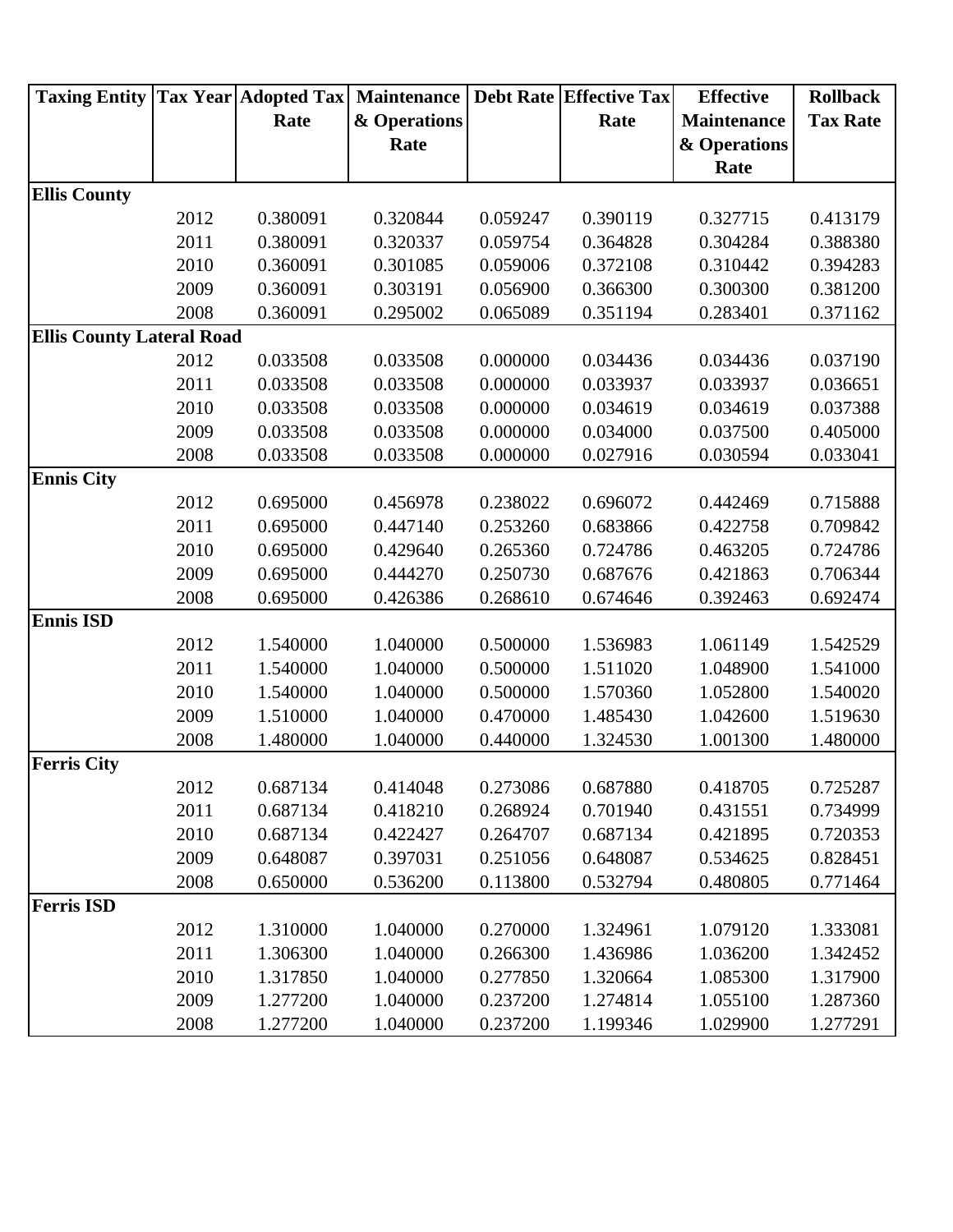| <b>Taxing Entity</b>      |      |          | <b>Tax Year Adopted Tax Maintenance</b> |          | <b>Debt Rate Effective Tax</b> | <b>Effective</b>   | <b>Rollback</b> |
|---------------------------|------|----------|-----------------------------------------|----------|--------------------------------|--------------------|-----------------|
|                           |      | Rate     | & Operations                            |          | Rate                           | <b>Maintenance</b> | <b>Tax Rate</b> |
|                           |      |          | Rate                                    |          |                                | & Operations       |                 |
|                           |      |          |                                         |          |                                | Rate               |                 |
| <b>Frost ISD</b>          |      |          |                                         |          |                                |                    |                 |
|                           | 2012 | 1.255000 | 1.170000                                | 0.085000 | 1.306200                       | 1.212900           | 1.346200        |
|                           | 2011 | 1.255000 | 1.170000                                | 0.085000 | 1.255000                       | 1.170000           | 1.255000        |
|                           | 2010 | 1.255000 | 1.170000                                | 0.085000 | 1.255000                       | 1.170000           | 1.285000        |
|                           | 2009 | 1.255000 | 1.170000                                | 0.085000 | 1.255000                       | 1.170000           | 1.285000        |
|                           | 2008 | 1.285000 | 1.170000                                | 0.115000 | 1.285000                       | 1.170000           | 1.165000        |
| <b>Garrett City</b>       |      |          |                                         |          |                                |                    |                 |
|                           | 2012 | 0.466566 | 0.466566                                | 0.000000 | 0.432006                       | 0.432006           | 0.466566        |
|                           | 2011 | 0.427768 | 0.427768                                | 0.000000 | 0.396082                       | 0.396082           | 0.427768        |
|                           | 2010 | 0.395259 | 0.395259                                | 0.000000 | 0.365981                       | 0.365981           | 0.395259        |
|                           | 2009 | 0.356600 | 0.356600                                | 0.000000 | 0.330200                       | 0.330200           | 0.356600        |
|                           | 2008 | 0.328803 | 0.328803                                | 0.000000 | 0.304448                       | 0.304448           | 0.328803        |
| <b>Glenn Heights City</b> |      |          |                                         |          |                                |                    |                 |
|                           | 2012 | 0.795000 | 0.679065                                | 0.115935 | 0.822065                       | 0.652941           | 0.821111        |
|                           | 2011 | 0.795000 | 0.631400                                | 0.163600 | 0.807553                       | 0.661674           | 0.878252        |
|                           | 2010 | 0.795000 | 0.651400                                | 0.143600 | 0.783840                       | 0.635150           | 0.829560        |
|                           | 2009 | 0.739322 | 0.597352                                | 0.141970 | 0.730807                       | 0.597352           | 0.787110        |
|                           | 2008 | 0.694360 | 0.567470                                | 0.126890 | 0.680806                       | 0.564788           | 0.736859        |
| <b>Grand Prairie City</b> |      |          |                                         |          |                                |                    |                 |
|                           | 2012 | 0.669998 | 0.484892                                | 0.185106 | 0.662178                       | 0.465811           | 0.688180        |
|                           | 2011 | 0.669998 | 0.484892                                | 0.185106 | 0.673023                       | 0.467712           | 0.690233        |
|                           | 2010 | 0.669998 | 0.484892                                | 0.185106 | 0.697489                       | 0.484394           | 0.708250        |
|                           | 2009 | 0.669998 | 0.484892                                | 0.185106 | 0.711517                       | 0.495435           | 0.720174        |
|                           | 2008 | 0.669998 | 0.484892                                | 0.185106 | 0.669667                       | 0.469531           | 0.692199        |
| <b>Italy City</b>         |      |          |                                         |          |                                |                    |                 |
|                           | 2012 | 0.996060 | 0.472795                                | 0.523265 | 0.996060                       | 0.520067           | 1.022023        |
|                           | 2011 | 0.964139 | 0.442302                                | 0.521837 | 0.964139                       | 0.503903           | 1.009538        |
|                           | 2010 | 0.943573 | 0.437670                                | 0.505903 | 0.943573                       | 0.482436           | 0.977425        |
|                           | 2009 | 0.934800 | 0.428500                                | 0.506300 | 0.934800                       | 0.493200           | 0.977300        |
|                           | 2008 | 0.936728 | 0.432323                                | 0.504405 | 0.777543                       | 0.454236           | 0.936728        |
| <b>Italy ISD</b>          |      |          |                                         |          |                                |                    |                 |
|                           | 2012 | 1.246960 | 1.170000                                | 0.076960 | 1.256834                       | 1.186502           | 1.342001        |
|                           | 2011 | 1.246960 | 1.170000                                | 0.076960 | 1.273251                       | 1.433560           | 1.253533        |
|                           | 2010 | 1.241000 | 1.170000                                | 0.071000 | 1.248097                       | 1.427500           | 1.248748        |
|                           | 2009 | 1.241000 | 1.170000                                | 0.071000 | 1.244352                       | 1.267300           | 1.254749        |
|                           | 2008 | 1.241000 | 1.170000                                | 0.071000 | 1.076661                       | 1.102700           | 1.114692        |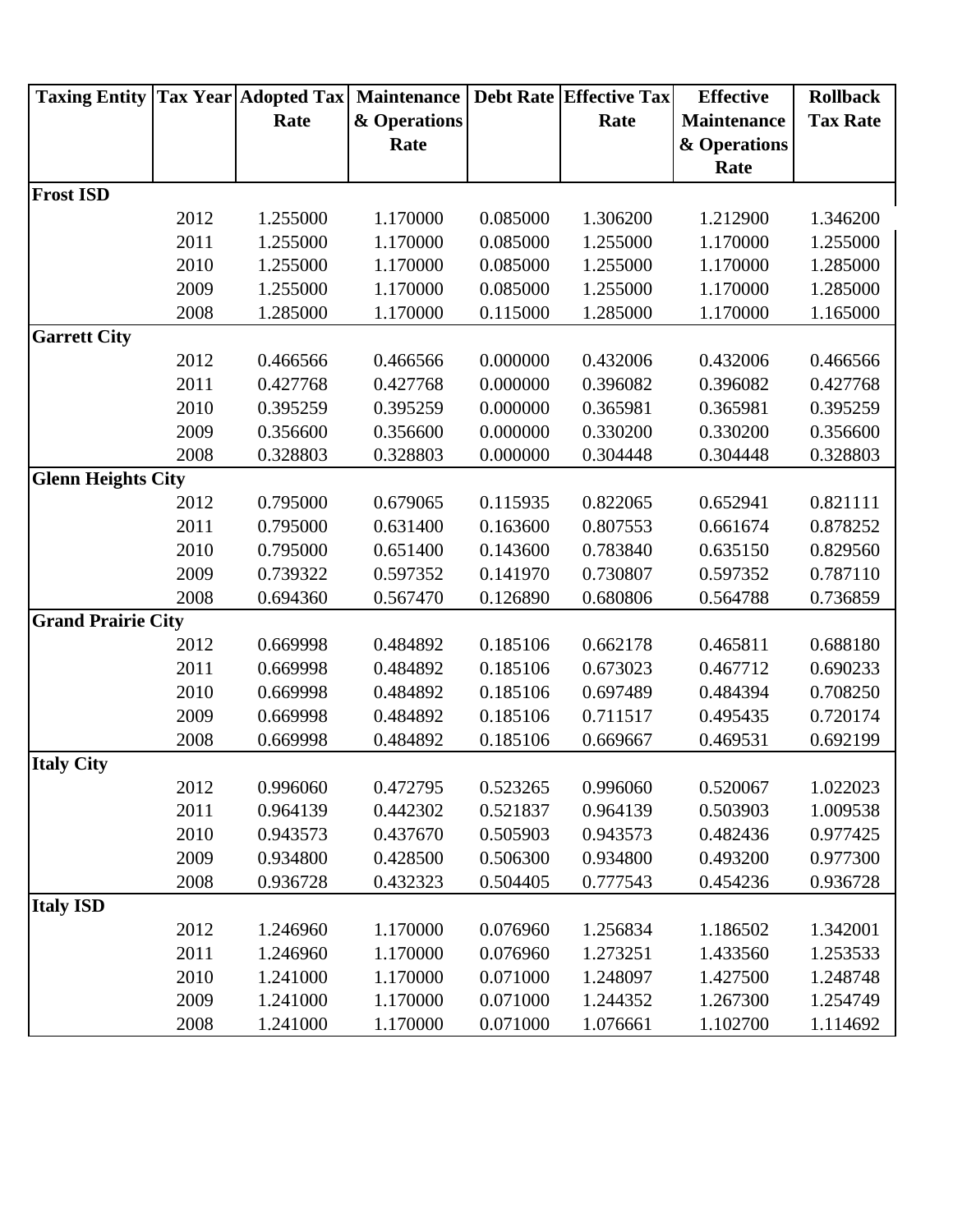|                          |      |          | Taxing Entity   Tax Year   Adopted Tax   Maintenance   Debt Rate   Effective Tax |          |                                        | <b>Effective</b>                                  | <b>Rollback</b> |
|--------------------------|------|----------|----------------------------------------------------------------------------------|----------|----------------------------------------|---------------------------------------------------|-----------------|
|                          |      | Rate     | & Operations                                                                     |          | Rate                                   | <b>Maintenance</b>                                | <b>Tax Rate</b> |
|                          |      |          | Rate                                                                             |          |                                        | & Operations                                      |                 |
|                          |      |          |                                                                                  |          |                                        | Rate                                              |                 |
| <b>Levee District #2</b> |      |          |                                                                                  |          |                                        |                                                   |                 |
|                          | 2012 | 2.000000 |                                                                                  |          |                                        | Tax rate per acre. No additional tax rates apply. |                 |
|                          | 2011 | 2.000000 |                                                                                  |          |                                        | Tax rate per acre. No additional tax rates apply. |                 |
|                          | 2010 | 2.000000 |                                                                                  |          |                                        | Tax rate per acre. No additional tax rates apply. |                 |
|                          | 2009 | 2.000000 |                                                                                  |          |                                        | Tax rate per acre. No additional tax rates apply. |                 |
|                          | 2008 | 2.000000 |                                                                                  |          |                                        | Tax rate per acre. No additional tax rates apply. |                 |
| <b>Levee District #3</b> |      |          |                                                                                  |          |                                        |                                                   |                 |
|                          | 2012 | 8.000000 |                                                                                  |          |                                        | Tax rate per acre. No additional tax rates apply. |                 |
|                          | 2011 | 8.000000 |                                                                                  |          |                                        | Tax rate per acre. No additional tax rates apply. |                 |
|                          | 2010 | 8.000000 |                                                                                  |          |                                        | Tax rate per acre. No additional tax rates apply. |                 |
|                          | 2009 | 8.000000 |                                                                                  |          |                                        | Tax rate per acre. No additional tax rates apply. |                 |
|                          | 2008 | 8.000000 |                                                                                  |          |                                        | Tax rate per acre. No additional tax rates apply. |                 |
| <b>Levee District #4</b> |      |          |                                                                                  |          |                                        |                                                   |                 |
|                          | 2012 | 0.250000 |                                                                                  |          |                                        | Tax rate per acre. No additional tax rates apply. |                 |
|                          | 2011 | 0.250000 |                                                                                  |          |                                        | Tax rate per acre. No additional tax rates apply. |                 |
|                          | 2010 | 0.250000 |                                                                                  |          |                                        | Tax rate per acre. No additional tax rates apply. |                 |
|                          | 2009 | 0.000000 |                                                                                  |          | No taxes billed or collected for year. |                                                   |                 |
|                          | 2008 | 0.000000 |                                                                                  |          | No taxes billed or collected for year. |                                                   |                 |
| <b>Mansfield City</b>    |      |          |                                                                                  |          |                                        |                                                   |                 |
|                          | 2012 | 0.710000 | 0.451130                                                                         | 0.258870 | 0.722700                               | 0.459600                                          | 0.780900        |
|                          | 2011 | 0.710000 | 0.454328                                                                         | 0.255672 | N/A                                    | N/A                                               | N/A             |
|                          | 2010 | 0.710000 | 0.456910                                                                         | 0.253090 | N/A                                    | N/A                                               | N/A             |
|                          | 2009 | 0.710000 | 0.443690                                                                         | 0.266310 | N/A                                    | N/A                                               | N/A             |
|                          | 2008 | 0.710000 | 0.485885                                                                         | 0.224115 | N/A                                    | N/A                                               | N/A             |
| <b>Maypearl City</b>     |      |          |                                                                                  |          |                                        |                                                   |                 |
|                          | 2012 | 0.775978 | 0.512629                                                                         | 0.263349 | 0.775979                               | 0.498502                                          | 0.801731        |
|                          | 2011 | 0.778179 | 0.499908                                                                         | 0.278271 | 0.778180                               | 0.508670                                          | 0.827634        |
|                          | 2010 | 0.688756 | 0.455372                                                                         | 0.233384 | 0.688756                               | 0.421641                                          | 0.723782        |
|                          | 2009 | 0.688880 | 0.421825                                                                         | 0.267055 | 0.688800                               | 0.408182                                          | 0.707891        |
|                          | 2008 | 0.684396 | 0.405533                                                                         | 0.278863 | 0.684397                               | 0.385046                                          | 0.694712        |
| <b>Maypearl ISD</b>      |      |          |                                                                                  |          |                                        |                                                   |                 |
|                          | 2012 | 1.359000 | 1.040000                                                                         | 0.319000 | 1.366437                               | 1.071356                                          | 1.375989        |
|                          | 2011 | 1.359000 | 1.040000                                                                         | 0.319000 | 1.351505                               | 1.055110                                          | 1.359050        |
|                          | 2010 | 1.359000 | 1.040000                                                                         | 0.319000 | 1.381005                               | 1.078600                                          | 1.408880        |
|                          | 2009 | 1.359000 | 1.040000                                                                         | 0.319000 | 1.375560                               | 1.045400                                          | 1.360883        |
|                          | 2008 | 1.360000 | 1.040000                                                                         | 0.320000 | 1.245019                               | 1.014200                                          | 1.366527        |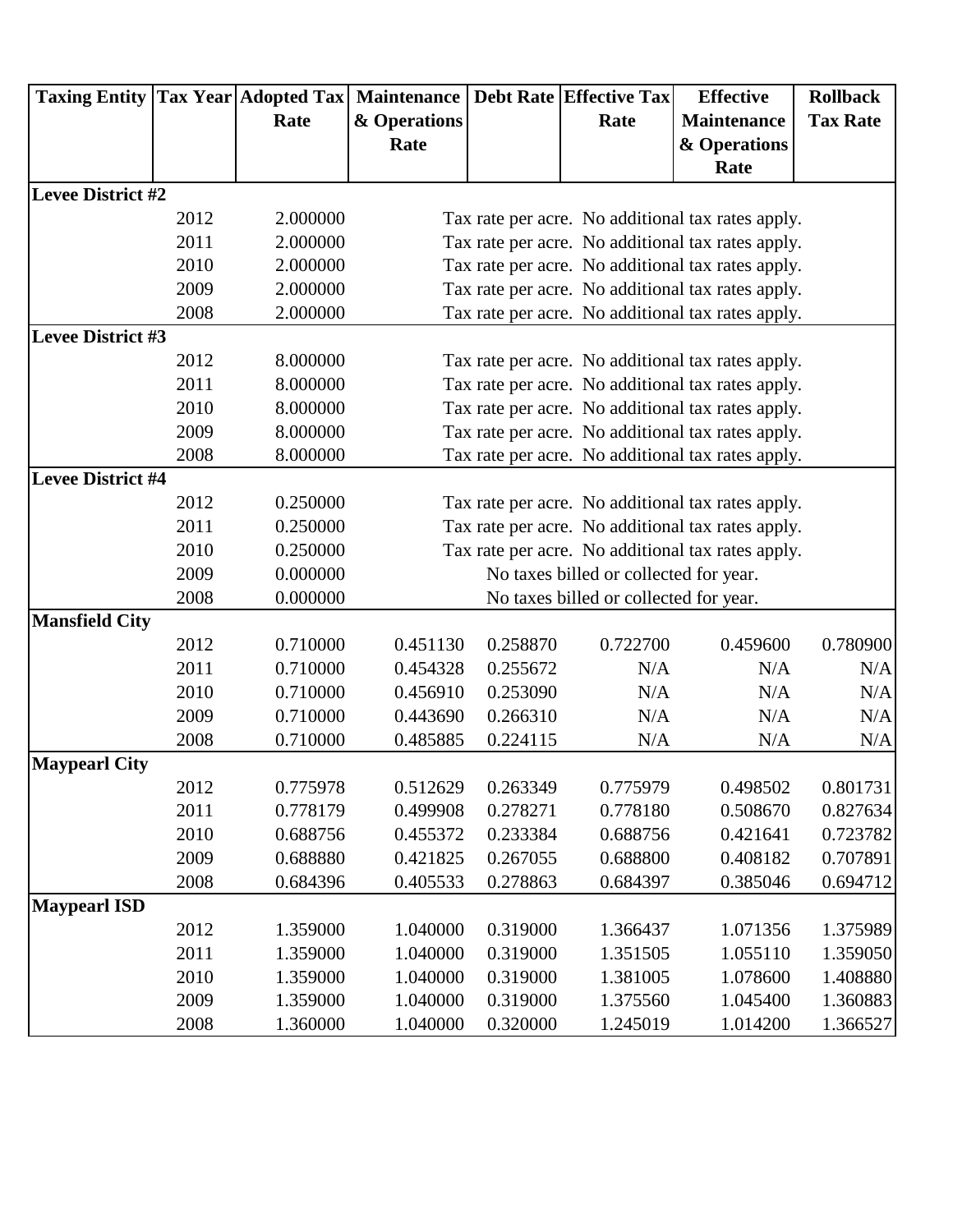| <b>Taxing Entity</b>                     |      |          | Tax Year Adopted Tax  Maintenance   Debt Rate   Effective Tax |          |                  | <b>Effective</b>                                              | <b>Rollback</b> |  |  |  |
|------------------------------------------|------|----------|---------------------------------------------------------------|----------|------------------|---------------------------------------------------------------|-----------------|--|--|--|
|                                          |      | Rate     | & Operations                                                  |          | Rate             | <b>Maintenance</b>                                            | <b>Tax Rate</b> |  |  |  |
|                                          |      |          | Rate                                                          |          |                  | & Operations                                                  |                 |  |  |  |
|                                          |      |          |                                                               |          |                  | Rate                                                          |                 |  |  |  |
| <b>Midlothian City</b>                   |      |          |                                                               |          |                  |                                                               |                 |  |  |  |
|                                          | 2012 | 0.650000 | 0.283204                                                      | 0.366796 | 0.677823         | 0.284581                                                      | 0.674143        |  |  |  |
|                                          | 2011 | 0.650000 | 0.272313                                                      | 0.377687 | 0.683676         | 0.288094                                                      | 0.688828        |  |  |  |
|                                          | 2010 | 0.650000 | 0.273906                                                      | 0.376094 | 0.682391         | 0.293201                                                      | 0.692751        |  |  |  |
|                                          | 2009 | 0.650000 | 0.279300                                                      | 0.370700 | 0.705000         | 0.264300                                                      | 0.656100        |  |  |  |
|                                          | 2008 | 0.650000 | 0.256247                                                      | 0.393753 | 0.656073         | 0.244476                                                      | 0.657787        |  |  |  |
| <b>Midlothian ISD</b>                    |      |          |                                                               |          |                  |                                                               |                 |  |  |  |
|                                          | 2012 | 1.540000 | 1.040000                                                      | 0.500000 | 1.617568         | 1.041837                                                      | 1.685922        |  |  |  |
|                                          | 2011 | 1.540000 | 1.040000                                                      | 0.500000 | 1.463116         | 1.047800                                                      | 1.548201        |  |  |  |
|                                          | 2010 | 1.397500 | 1.040000                                                      | 0.357500 | 1.455660         | 1.052100                                                      | 1.397550        |  |  |  |
|                                          | 2009 | 1.397500 | 1.040000                                                      | 0.357500 | 1.450300         | 1.040000                                                      | 1.484700        |  |  |  |
|                                          | 2008 | 1.407500 | 1.040000                                                      | 0.367500 | 1.319412         | 1.109100                                                      | 1.460663        |  |  |  |
| <b>Midtown District PID (Commercial)</b> |      |          |                                                               |          |                  |                                                               |                 |  |  |  |
|                                          | 2012 | 0.070000 |                                                               |          |                  | Property Improvement District. No additional tax rates apply. |                 |  |  |  |
|                                          | 2011 | 0.070000 |                                                               |          |                  | Property Improvement District. No additional tax rates apply. |                 |  |  |  |
|                                          | 2010 | 0.070000 |                                                               |          |                  | Property Improvement District. No additional tax rates apply. |                 |  |  |  |
|                                          | 2009 |          |                                                               |          | Not in existence |                                                               |                 |  |  |  |
|                                          | 2008 |          |                                                               |          | Not in existence |                                                               |                 |  |  |  |
| Midtown District PID (Residential)       |      |          |                                                               |          |                  |                                                               |                 |  |  |  |
|                                          | 2012 | 0.120000 |                                                               |          |                  | Property Improvement District. No additional tax rates apply. |                 |  |  |  |
|                                          | 2011 | 0.120000 |                                                               |          |                  | Property Improvement District. No additional tax rates apply. |                 |  |  |  |
|                                          | 2010 | 0.120000 |                                                               |          |                  | Property Improvement District. No additional tax rates apply. |                 |  |  |  |
|                                          | 2009 |          |                                                               |          | Not in existence |                                                               |                 |  |  |  |
|                                          | 2008 |          |                                                               |          | Not in existence |                                                               |                 |  |  |  |
| <b>Milford City</b>                      |      |          |                                                               |          |                  |                                                               |                 |  |  |  |
|                                          | 2012 | 0.470000 | 0.470000                                                      | 0.000000 | 0.437496         | 0.437390                                                      | 0.472381        |  |  |  |
|                                          | 2011 | 0.430000 | 0.430000                                                      | 0.000000 | 0.408951         | 0.408908                                                      | 0.441620        |  |  |  |
|                                          | 2010 | 0.409146 | 0.409146                                                      | 0.000000 | 0.508104         | 0.378839                                                      | 0.409146        |  |  |  |
|                                          | 2009 | 0.505800 | 0.377200                                                      | 0.128600 | 0.505700         | 0.369300                                                      | 0.527400        |  |  |  |
|                                          | 2008 | 0.500000 | 0.365093                                                      | 0.134907 | 0.457188         | 0.375620                                                      | 0.540576        |  |  |  |
| <b>Milford ISD</b>                       |      |          |                                                               |          |                  |                                                               |                 |  |  |  |
|                                          | 2012 | 1.170000 | 1.170000                                                      | 0.000000 | 1.057238         | 1.140200                                                      | 1.177070        |  |  |  |
|                                          | 2011 | 1.158395 | 1.040000                                                      | 0.118395 | 1.072566         | 1.016650                                                      | 1.158445        |  |  |  |
|                                          | 2010 | 1.171000 | 1.040000                                                      | 0.131700 | 1.242357         | 1.144700                                                      | 1.170289        |  |  |  |
|                                          | 2009 | 1.188300 | 1.040000                                                      | 0.148300 | 1.193800         | 1.125300                                                      | 1.188300        |  |  |  |
|                                          | 2008 | 1.180000 | 1.040000                                                      | 0.140000 | 1.191001         | 1.064500                                                      | 1.203709        |  |  |  |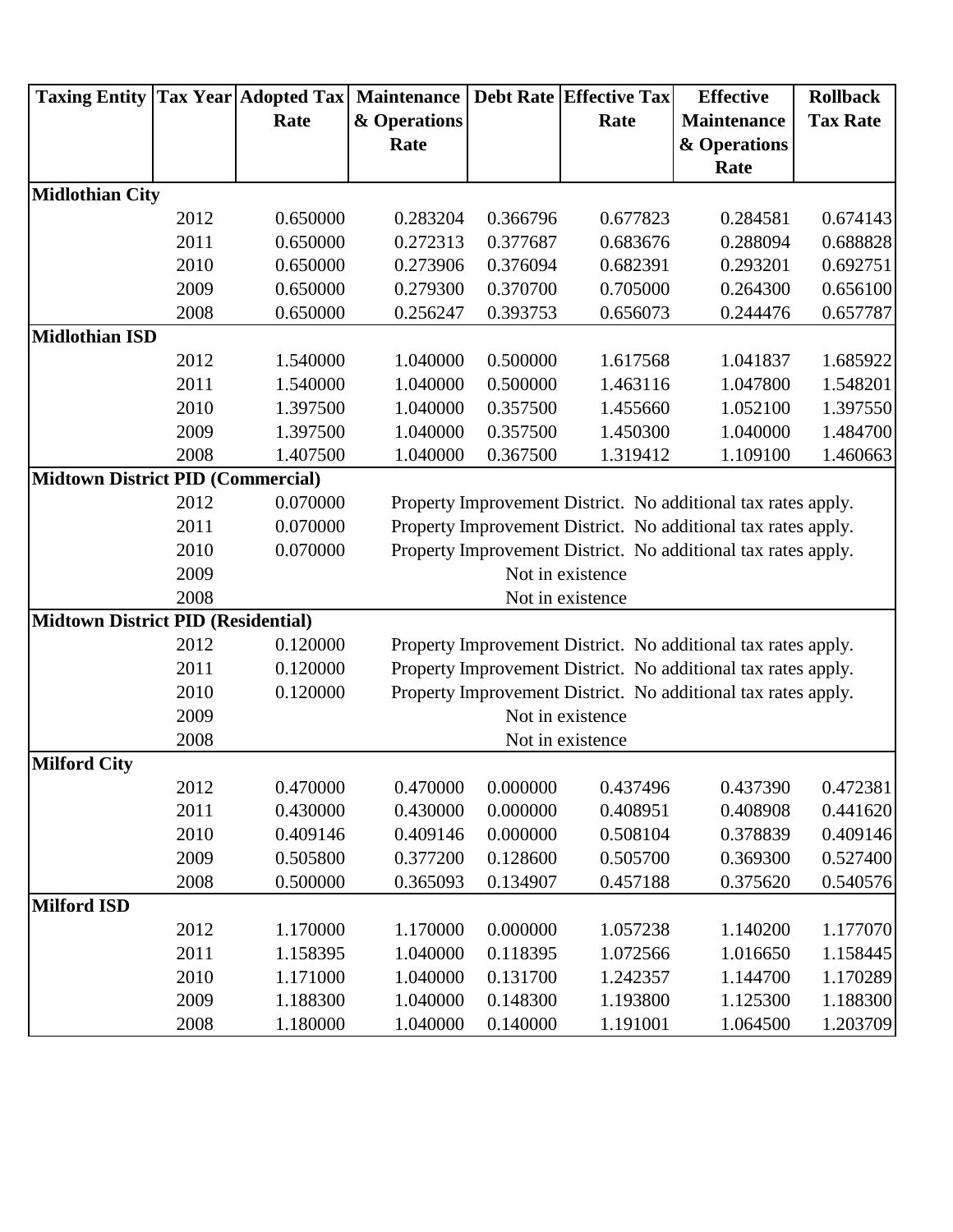| <b>Taxing Entity</b>   |      |          | <b>Tax Year Adopted Tax Maintenance</b> |          | <b>Debt Rate Effective Tax</b> | <b>Effective</b>   | <b>Rollback</b> |
|------------------------|------|----------|-----------------------------------------|----------|--------------------------------|--------------------|-----------------|
|                        |      | Rate     | & Operations                            |          | Rate                           | <b>Maintenance</b> | <b>Tax Rate</b> |
|                        |      |          | Rate                                    |          |                                | & Operations       |                 |
|                        |      |          |                                         |          |                                | Rate               |                 |
| <b>Oak Leaf City</b>   |      |          |                                         |          |                                |                    |                 |
|                        | 2012 | 0.386480 | 0.386480                                | 0.000000 | 0.357852                       | 0.357852           | 0.386480        |
|                        | 2011 | 0.354539 | 0.354539                                | 0.000000 | 0.354539                       | 0.354539           | 0.382902        |
|                        | 2010 | 0.350785 | 0.350785                                | 0.000000 | 0.359384                       | 0.324801           | 0.350785        |
|                        | 2009 | 0.355400 | 0.321200                                | 0.034200 | 0.355400                       | 0.319200           | 0.378900        |
|                        | 2008 | 0.348544 | 0.313027                                | 0.035517 | 0.345100                       | 0.310000           | 0.404400        |
| <b>Ovilla City</b>     |      |          |                                         |          |                                |                    |                 |
|                        | 2012 | 0.667500 | 0.497500                                | 0.170000 | 0.669327                       | 0.497506           | 0.748002        |
|                        | 2011 | 0.663800 | 0.493400                                | 0.170400 | 0.695600                       | 0.456985           | 0.663800        |
|                        | 2010 | 0.674600 | 0.442900                                | 0.231700 | 0.674599                       | 0.481888           | 0.752143        |
|                        | 2009 | 0.667900 | 0.477100                                | 0.190800 | 0.682877                       | 0.490840           | 0.720907        |
|                        | 2008 | 0.667997 | 0.480153                                | 0.187844 | 0.656178                       | 0.462451           | 0.687291        |
| <b>Palmer City</b>     |      |          |                                         |          |                                |                    |                 |
|                        | 2012 | 0.689500 | 0.277231                                | 0.412269 | 0.725106                       | 0.366372           | 0.727910        |
|                        | 2011 | 0.689500 | 0.272023                                | 0.417477 | 0.648394                       | 0.328889           | 0.695400        |
|                        | 2010 | 0.629200 | 0.243899                                | 0.385301 | 0.669418                       | 0.335531           | 0.671969        |
|                        | 2009 | 0.629200 | 0.243900                                | 0.385300 | 0.651700                       | 0.290500           | 0.629200        |
|                        | 2008 | 0.629200 | 0.210900                                | 0.418300 | 0.609338                       | 0.254186           | 0.630098        |
| <b>Palmer ISD</b>      |      |          |                                         |          |                                |                    |                 |
|                        | 2012 | 1.270000 | 1.170000                                | 0.100000 | 1.302296                       | 1.197938           | 1.284326        |
|                        | 2011 | 1.270000 | 1.170000                                | 0.100000 | 1.303784                       | 1.175400           | 1.282013        |
|                        | 2010 | 1.267610 | 1.170000                                | 0.097610 | 1.313996                       | 1.238500           | 1.278528        |
|                        | 2009 | 1.277300 | 1.170000                                | 0.107300 | 1.299770                       | 1.231900           | 1.277300        |
|                        | 2008 | 1.280000 | 1.170000                                | 0.110000 | 1.128003                       | 1.127200           | 1.141934        |
| <b>Pecan Hill City</b> |      |          |                                         |          |                                |                    |                 |
|                        | 2012 | 0.321756 | 0.321756                                | 0.000000 | 0.321756                       | 0.321756           | 0.347496        |
|                        | 2011 | 0.316551 | 0.316551                                | 0.000000 | 0.316551                       | 0.316551           | 0.341875        |
|                        | 2010 | 0.311275 | 0.311275                                | 0.000000 | 0.311375                       | 0.311375           | 0.336285        |
|                        | 2009 | 0.304700 | 0.304700                                | 0.000000 | 0.304700                       | 0.304700           | 0.329000        |
|                        | 2008 | 0.300000 | 0.300000                                | 0.000000 | 0.236592                       | 0.236592           | 0.255519        |
| <b>Red Oak City</b>    |      |          |                                         |          |                                |                    |                 |
|                        | 2012 | 0.649000 | 0.559700                                | 0.089300 | 0.649753                       | 0.565758           | 0.700269        |
|                        | 2011 | 0.649000 | 0.565100                                | 0.083900 | 0.652953                       | 0.557089           | 0.685509        |
|                        | 2010 | 0.649000 | 0.553700                                | 0.095300 | 0.647652                       | 0.571464           | 0.712481        |
|                        | 2009 | 0.635000 | 0.560300                                | 0.074700 | 0.654200                       | 0.577700           | 0.698600        |
|                        | 2008 | 0.635000 | 0.560767                                | 0.074233 | 0.617289                       | 0.542974           | 0.660644        |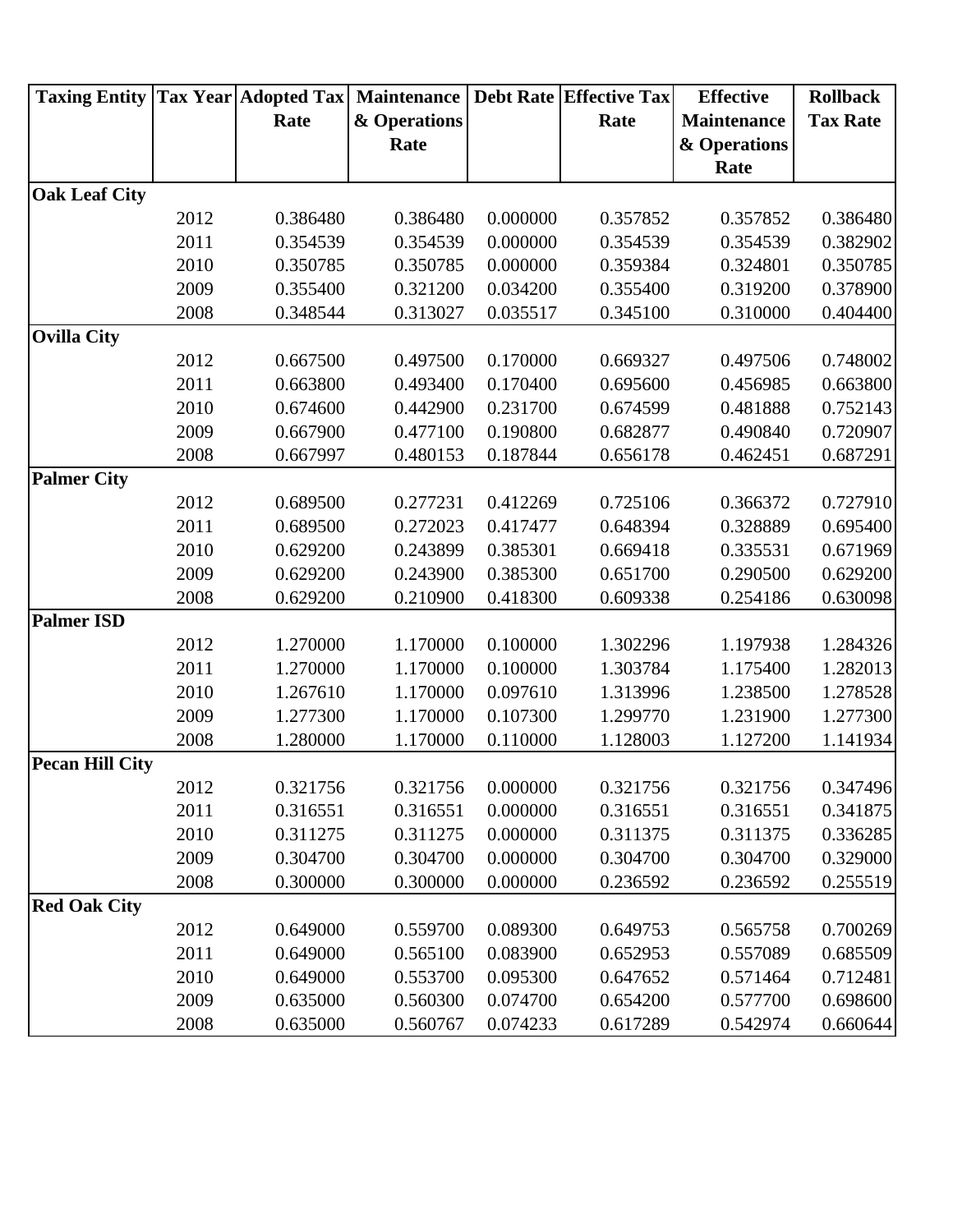| <b>Taxing Entity</b>           |      |          | <b>Tax Year Adopted Tax Maintenance</b> |          | <b>Debt Rate Effective Tax</b> | <b>Effective</b>                                                                   | <b>Rollback</b> |
|--------------------------------|------|----------|-----------------------------------------|----------|--------------------------------|------------------------------------------------------------------------------------|-----------------|
|                                |      | Rate     | & Operations                            |          | Rate                           | <b>Maintenance</b>                                                                 | <b>Tax Rate</b> |
|                                |      |          | Rate                                    |          |                                | & Operations                                                                       |                 |
|                                |      |          |                                         |          |                                | Rate                                                                               |                 |
| <b>Red Oak ISD</b>             |      |          |                                         |          |                                |                                                                                    |                 |
|                                | 2012 | 1.540000 | 1.170000                                | 0.370000 | 1.646480                       | 1.207860                                                                           | 1.617000        |
|                                | 2011 | 1.540000 | 1.170000                                | 0.370000 | N/A                            | N/A                                                                                | N/A             |
|                                | 2010 | 1.540000 | 1.170000                                | 0.370000 | N/A                            | N/A                                                                                | N/A             |
|                                | 2009 | 1.540000 | 1.170000                                | 0.370000 | N/A                            | N/A                                                                                | N/A             |
|                                | 2008 | 1.500000 | 1.170000                                | 0.330000 | 1.276418                       | 1.067900                                                                           | 1.384928        |
| <b>Venus City</b>              |      |          |                                         |          |                                |                                                                                    |                 |
|                                | 2012 | 0.900000 | 0.900000                                | 0.000000 | 0.920293                       | 0.920293                                                                           | 0.993916        |
|                                | 2011 | 0.846975 | 0.846975                                | 0.000000 | N/A                            | N/A                                                                                | N/A             |
|                                | 2010 | 0.841506 | 0.841506                                | 0.000000 | N/A                            | N/A                                                                                | N/A             |
|                                | 2009 | 0.821506 | 0.821506                                | 0.000000 | N/A                            | N/A                                                                                | N/A             |
|                                | 2008 | 0.801506 | 0.801506                                | 0.000000 | N/A                            | N/A                                                                                | N/A             |
| <b>Waxahachie City</b>         |      |          |                                         |          |                                |                                                                                    |                 |
|                                | 2012 | 0.680000 | 0.442001                                | 0.237999 | 0.683436                       | 0.587826                                                                           | 0.727275        |
|                                | 2011 | 0.680000 | 0.394374                                | 0.237446 | 0.697157                       | 0.574857                                                                           | 0.731880        |
|                                | 2010 | 0.680000 | 0.389651                                | 0.242169 | 0.650478                       | 0.520425                                                                           | 0.682282        |
|                                | 2009 | 0.611208 | 0.308332                                | 0.239876 | 0.623379                       | 0.515690                                                                           | 0.670348        |
|                                | 2008 | 0.615000 | 0.312616                                | 0.239384 | 0.588979                       | 0.489870                                                                           | 0.636447        |
| <b>Waxahachie ISD</b>          |      |          |                                         |          |                                |                                                                                    |                 |
|                                | 2012 | 1.428900 | 1.040000                                | 0.388900 | 1.437300                       | 1.043273                                                                           | 1.464600        |
|                                | 2011 | 1.428900 | 1.040000                                | 0.388900 | 1.449614                       | 1.015200                                                                           | 1.462797        |
|                                | 2010 | 1.428900 | 1.040000                                | 0.388900 | 1.422215                       | 1.050400                                                                           | 1.460620        |
|                                | 2009 | 1.360000 | 1.040000                                | 0.320000 | 1.363036                       | 1.048500                                                                           | 1.368580        |
|                                | 2008 | 1.360000 | 1.040000                                | 0.320000 | 1.299336                       | 1.103400                                                                           | 1.371783        |
| <b>Waxahachie PID #1 (SF1)</b> |      |          |                                         |          |                                |                                                                                    |                 |
|                                | 2012 |          |                                         |          |                                | Taxes paid into Improvement District as an annual installment. No tax rates apply. |                 |
|                                | 2011 |          |                                         |          |                                | Taxes paid into Improvement District as an annual installment. No tax rates apply. |                 |
|                                | 2010 |          |                                         |          | Not in existence               |                                                                                    |                 |
|                                | 2009 |          |                                         |          | Not in existence               |                                                                                    |                 |
|                                | 2008 |          |                                         |          | Not in existence               |                                                                                    |                 |
| <b>Waxahachie PID #1 (SF2)</b> |      |          |                                         |          |                                |                                                                                    |                 |
|                                | 2012 |          |                                         |          |                                | Taxes paid into Improvement District as an annual installment. No tax rates apply. |                 |
|                                | 2011 |          |                                         |          |                                | Taxes paid into Improvement District as an annual installment. No tax rates apply. |                 |
|                                | 2010 |          |                                         |          | Not in existence               |                                                                                    |                 |
|                                | 2009 |          |                                         |          | Not in existence               |                                                                                    |                 |
|                                | 2008 |          |                                         |          | Not in existence               |                                                                                    |                 |